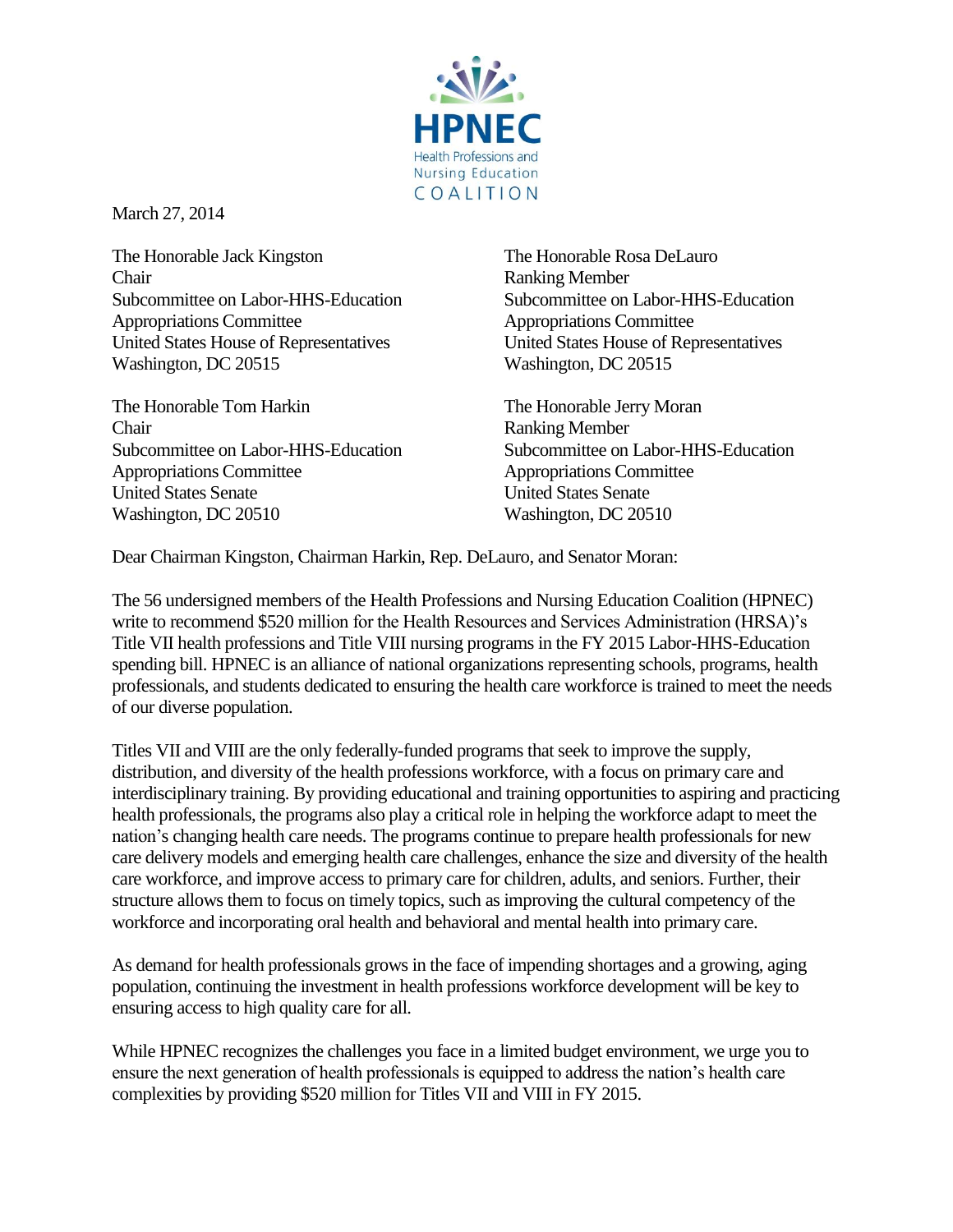Sincerely,

Academic Pediatric Association American Academy of Family Physicians American Academy of Pediatric Dentistry American Academy of Pediatrics American Academy of Physician Assistants American Association for Marriage and Family Therapy American Association of Colleges of Nursing American Association of Colleges of Osteopathic Medicine American Association of Colleges of Pharmacy American Association of Colleges of Podiatric Medicine American College of Osteopathic Internists American College of Physicians American College of Preventive Medicine American Dental Education Association American Geriatrics Society American Nurses Association American Occupational Therapy Association American Osteopathic Association American Pediatric Society American Podiatric Medical Association American Psychological Association American Public Health Association American Society for Clinical Laboratory Science American Society for Clinical Pathology Association of Academic Health Centers Association of American Medical Colleges Association of American Veterinary Medical Colleges Association of Departments of Family Medicine Association of Family Medicine Residency Directors Association of Medical School Pediatric Department Chairs Association of Minority Health Professions Schools Association of Rehabilitation Nurses Association of Women's Health, Obstetric and Neonatal Nurses Community-Campus Partnerships for Health Council on Social Work Education Eldercare Workforce Alliance Emergency Nurses Association Health Professions Network Hematology/Oncology Pharmacy Association Hispanic Serving Health Professions Schools National AHEC Organization National Association for Geriatric Education National Association of Clinical Nurse Specialists National Association of Geriatric Education Centers National Association of Nurse Practitioners in Women's Health